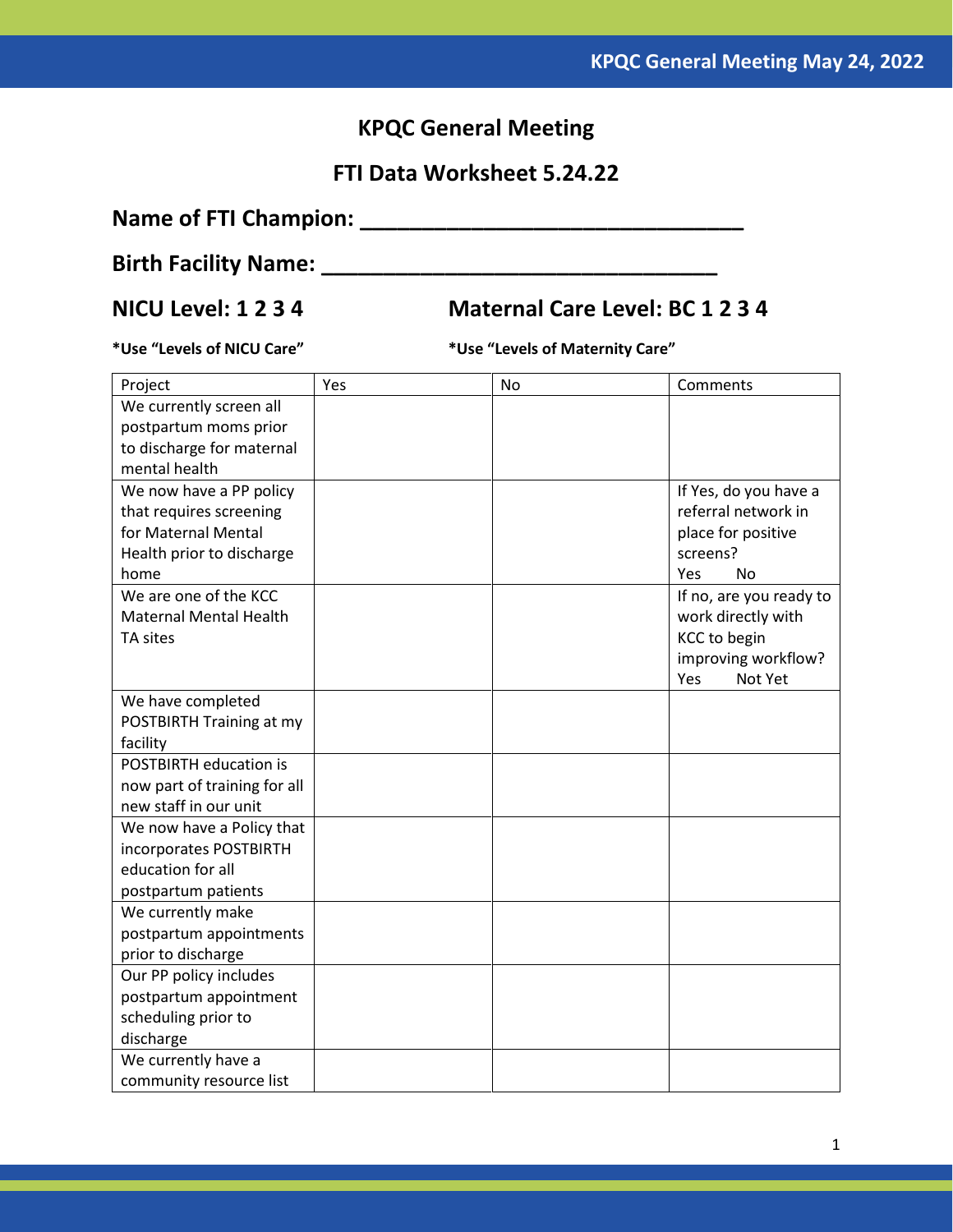| We currently are            |  |                       |
|-----------------------------|--|-----------------------|
| connected to our Public     |  |                       |
| <b>Health Dept</b>          |  |                       |
| For PP Discharge, how       |  |                       |
| many different clinics      |  |                       |
| would possibly see your     |  |                       |
| patients PP                 |  |                       |
| Does your unit currently    |  |                       |
| participate in Birth Equity |  |                       |
| training                    |  |                       |
| We are working with our     |  | If no, do you plan to |
| ED to train and recognize   |  | in the next 6 months? |
| <b>POSTBIRTH</b>            |  |                       |
|                             |  |                       |
| Do you use ACOGs            |  |                       |
| Maternal Hypertensive       |  |                       |
| Bundle (algorithms?) in     |  |                       |
| your Unit's policy          |  |                       |
|                             |  |                       |
| We are handing out the      |  | If no, when?          |
| POSTBIRTH magnets at        |  |                       |
| the time of PP Discharge    |  |                       |

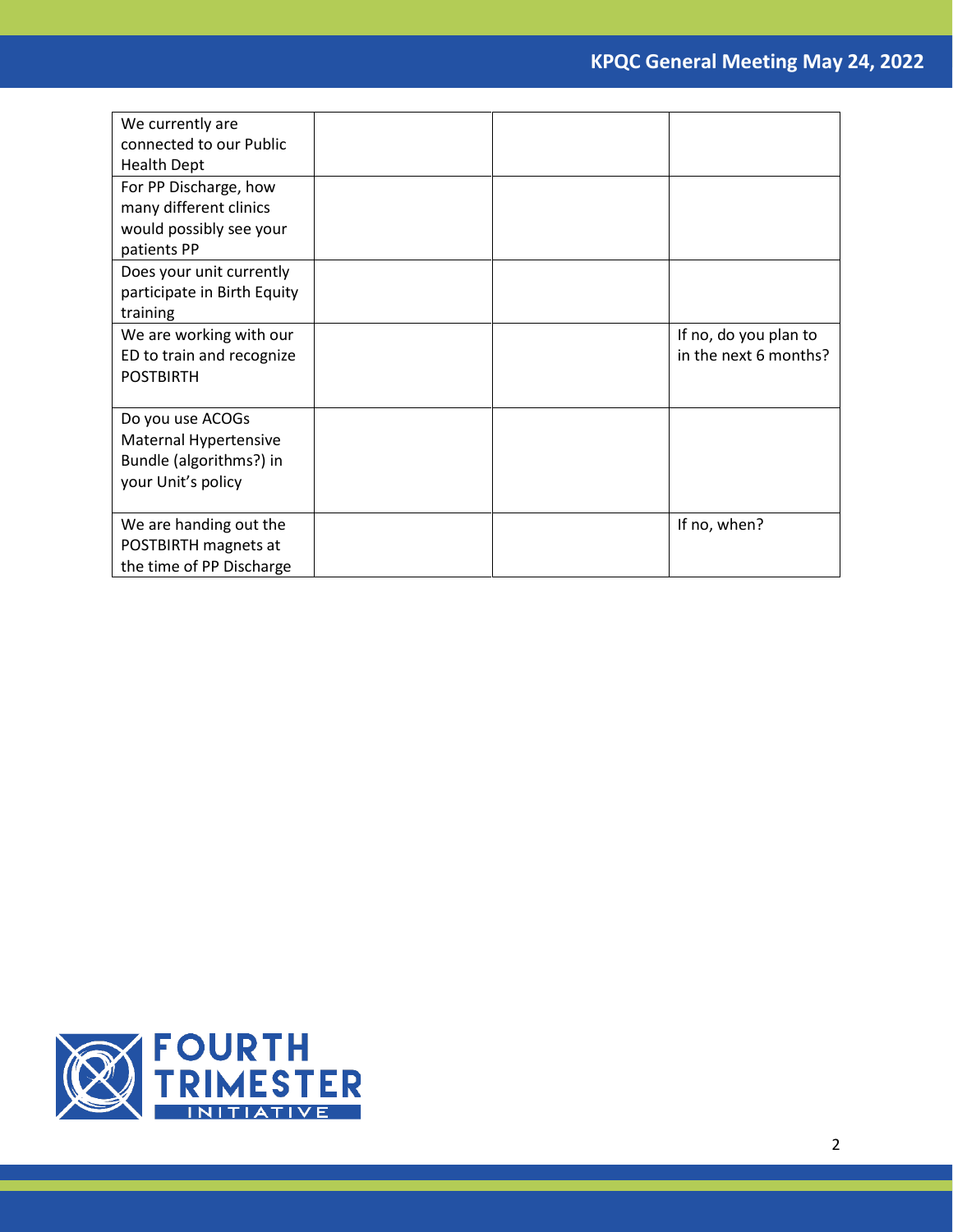### **KPQC General Meeting**

#### **FTI Retreat**

# **AGENDA**

*Morning agenda is planned for both FTI Members and KPQC Members. FTI Members will join in-person and the KPQC Members will join the meeting virtually.* 

| 8:30 am    | <b>Registration</b>                                                                                                                        |
|------------|--------------------------------------------------------------------------------------------------------------------------------------------|
| 9:00 am    | <b>Welcome!</b><br>Dr. Cara Busenhart &<br>Kasey Sorell, MBA, BSN, RN, CPC                                                                 |
| 9:05 am    | <b>Agenda &amp; Introductions</b><br>Terrah Stroda, CNM                                                                                    |
| $9:10$ am  | <b>MoMMA's Voices: Lived Experiences*</b><br>Quantrilla Ard, Bekah Bischoff &<br><b>Emily Taylor</b>                                       |
| $10:00$ am | <b>Unlocking Implicit Bias*</b><br>Dr. Jabraan Pasha                                                                                       |
| $11:00$ am | The Kansas Birth Equity Network: Creating Equitable, Intentional,<br><b>Respectful Care for Black Women in Kansas*</b><br>Dr. Sharla Smith |
| $11:30$ am | <b>Working Lunch (lunch provided)</b><br><b>KPQC Business Meeting</b>                                                                      |

*Afternoon meeting will continue on-site for FTI Members.* 

- 12:00 pm **Fourth Trimester Champions: Huddle Up!** Terrah Stroda, CNM
- 3:00 pm **Adjourn**

*\*Virtual Guest Speakers*

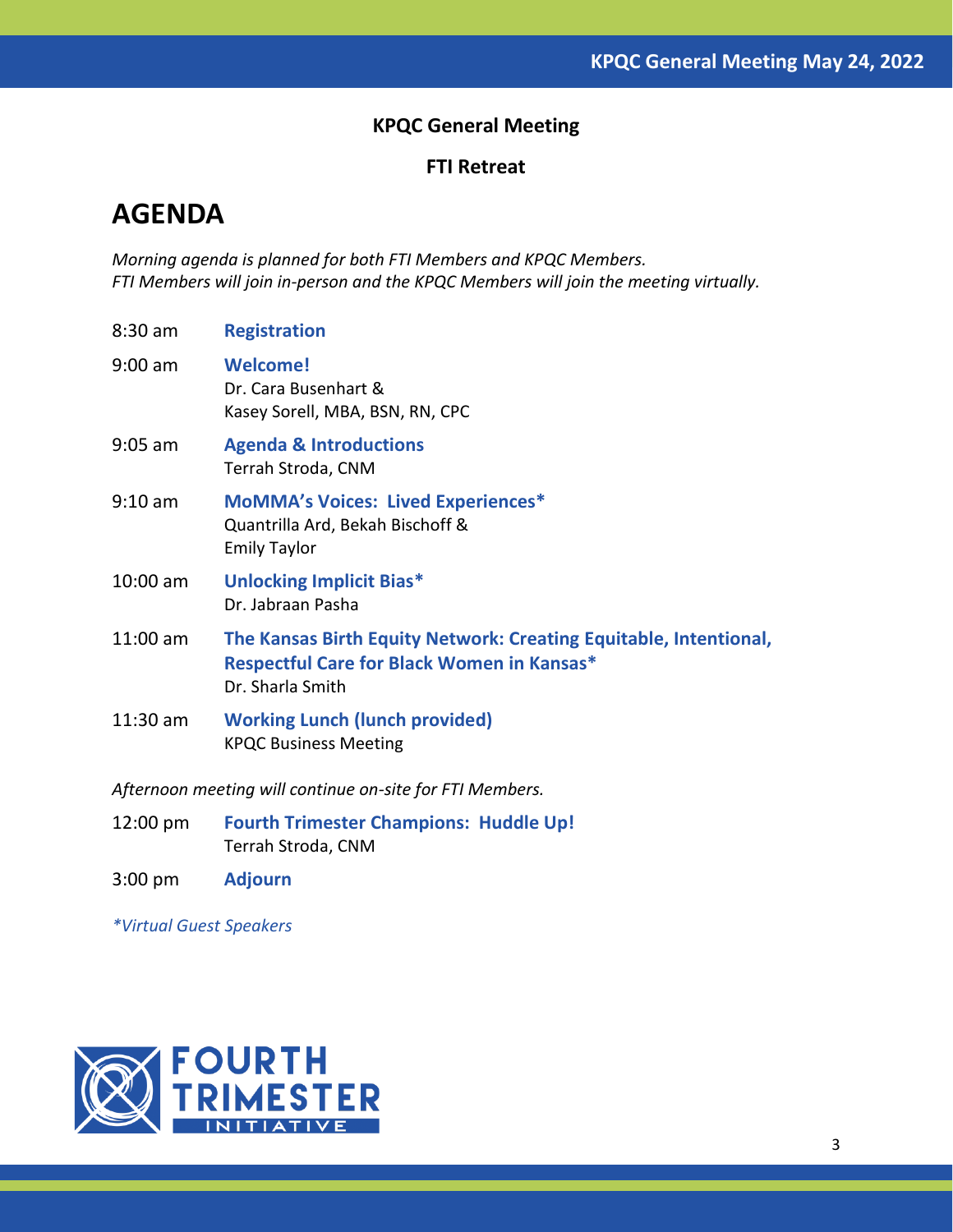#### **KPQC General Meeting May 24, 2022**

#### The NEW Postpartum Model

#### In every patient, in every birth setting, in every protocol:

- Maternal Warning Signs
	- D POSTBIRTH Education & Recognition
	- **Q** Screen all
	- **Q** Identify Medical/Social Red Flags: refer prior to discharge
- $\Box$  Maternal Mental Health
- $\Box$  Screen all
	- $\Box$  Refer + Screen
	- **Q** Educate All (POSTBIRTH)
- PP Appointment prior to discharge
- $\Box$  Breastfeeding
	- High 5 for Mom & Baby, Baby Friendly
- Family Planning
	- Offer prior to discharge, Refer for services
- **Q** SSDOH
- **Q** Screen all
- **D** PP Care Team: Pt included
- Who? How? When?
- $\Box$  Pt debriefs
- **Q** ED/EMS Triage
- □ Link Up! (MCH, Outpatient clinics, etc)

ACOG: **Standardized DC** Summary

#### **Should include:**

- $\checkmark$  Name and age
- $\checkmark$  Support person contact information
- $\checkmark$  Gravida/para status
- $\checkmark$  Date and type of birth, gestational age at birth, relevant conditions and complications
- $\checkmark$  Name, contact information and appointments for relevant providers, including OB/GYN specialists, mental health provider, etc.
- √ Positive screening for medical risk factors, mental health, and substance use
- $\checkmark$  Medications and supplements
- $\checkmark$  Unmet actual and potential social drivers of health needs
- $\checkmark$  Suggested community services and supports
- $\checkmark$  Need for specific postpartum testing such as glucose testing or СВС

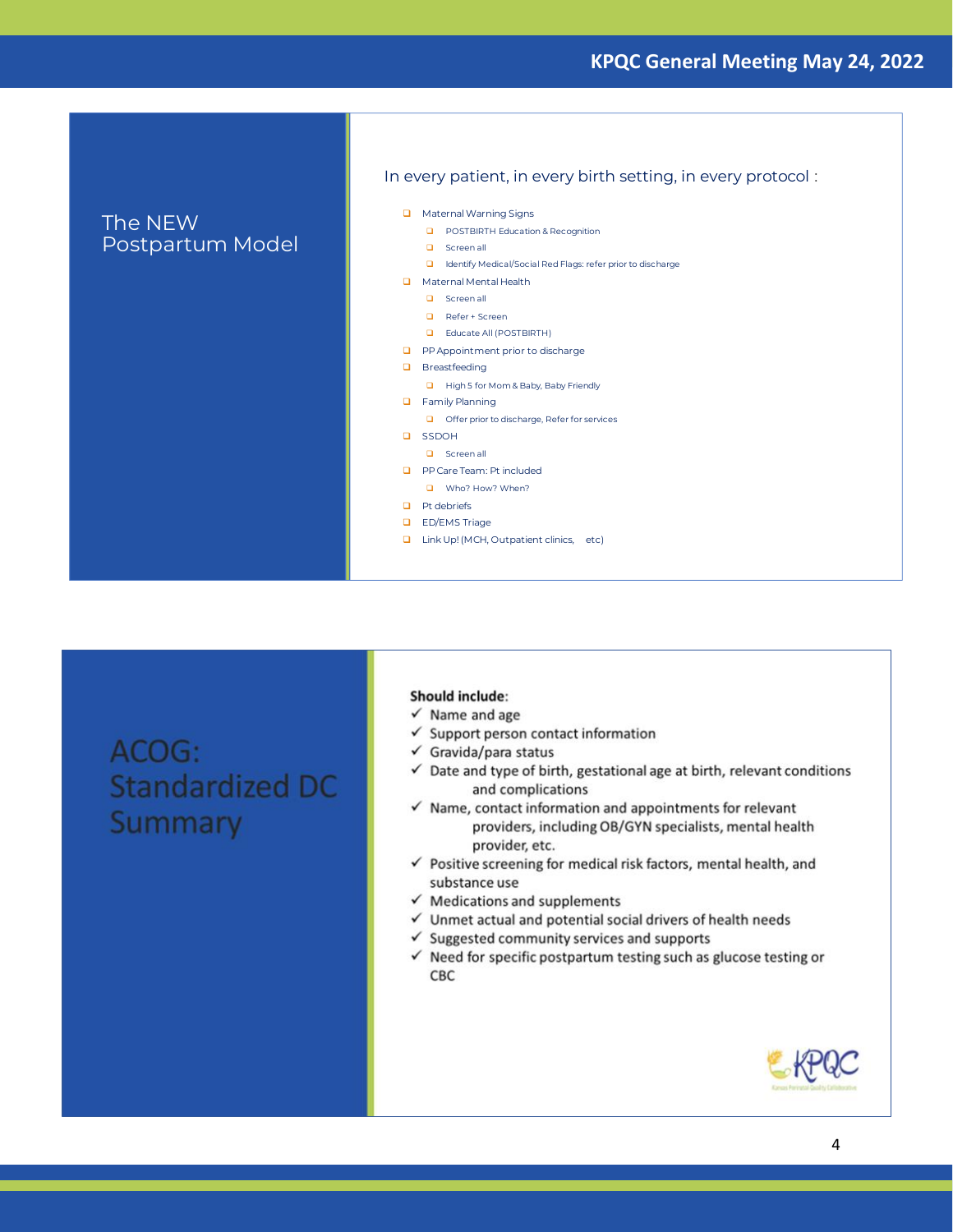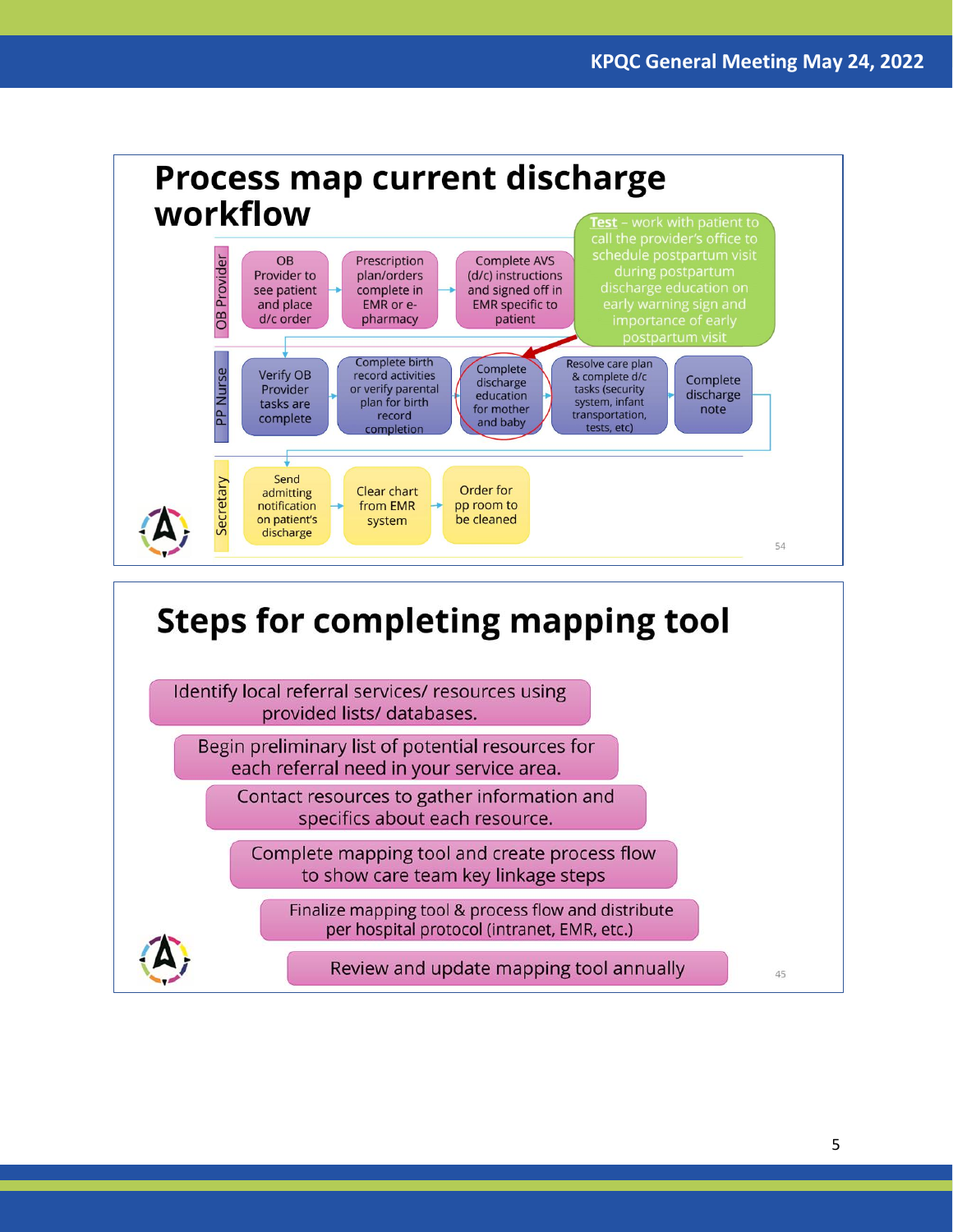



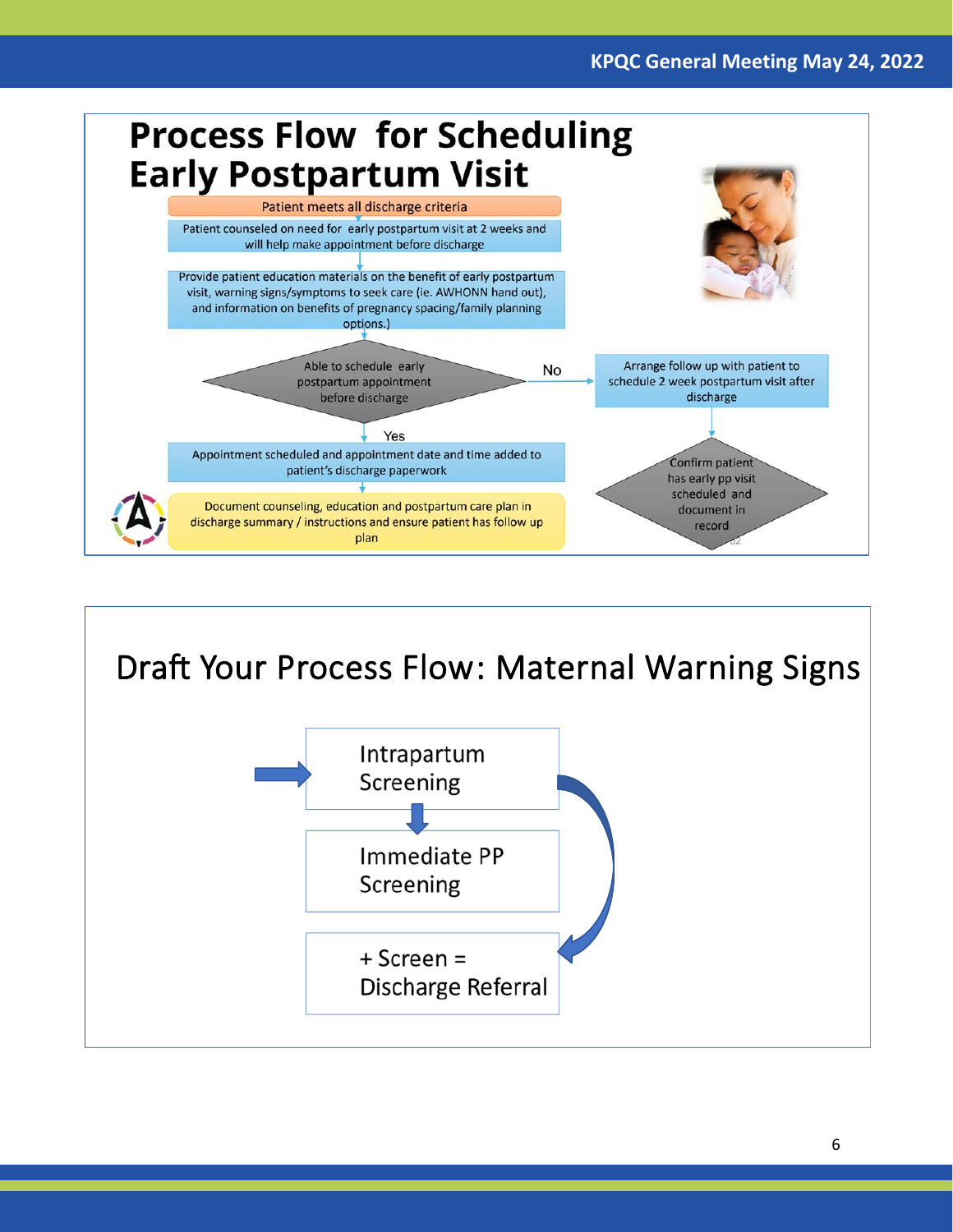

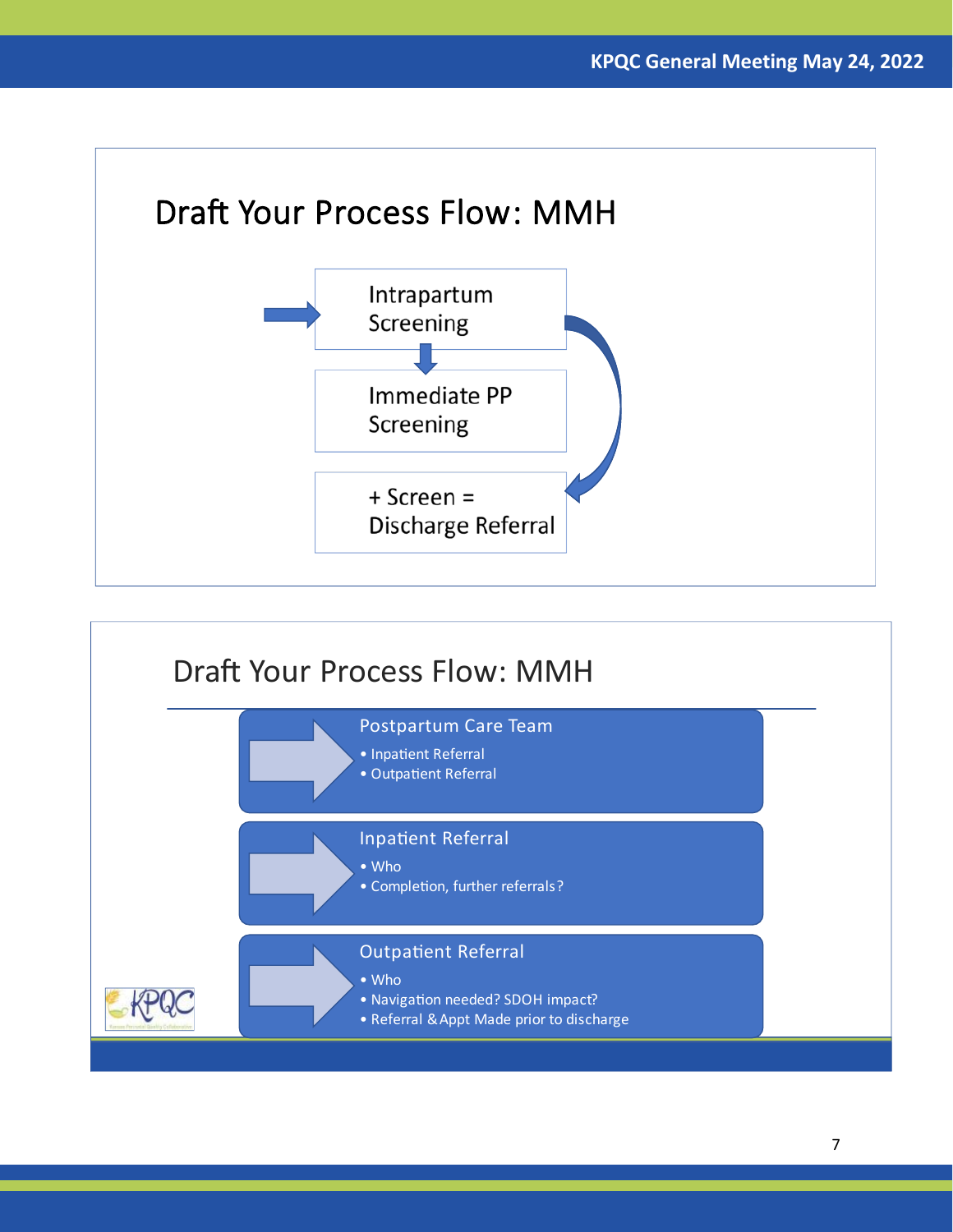

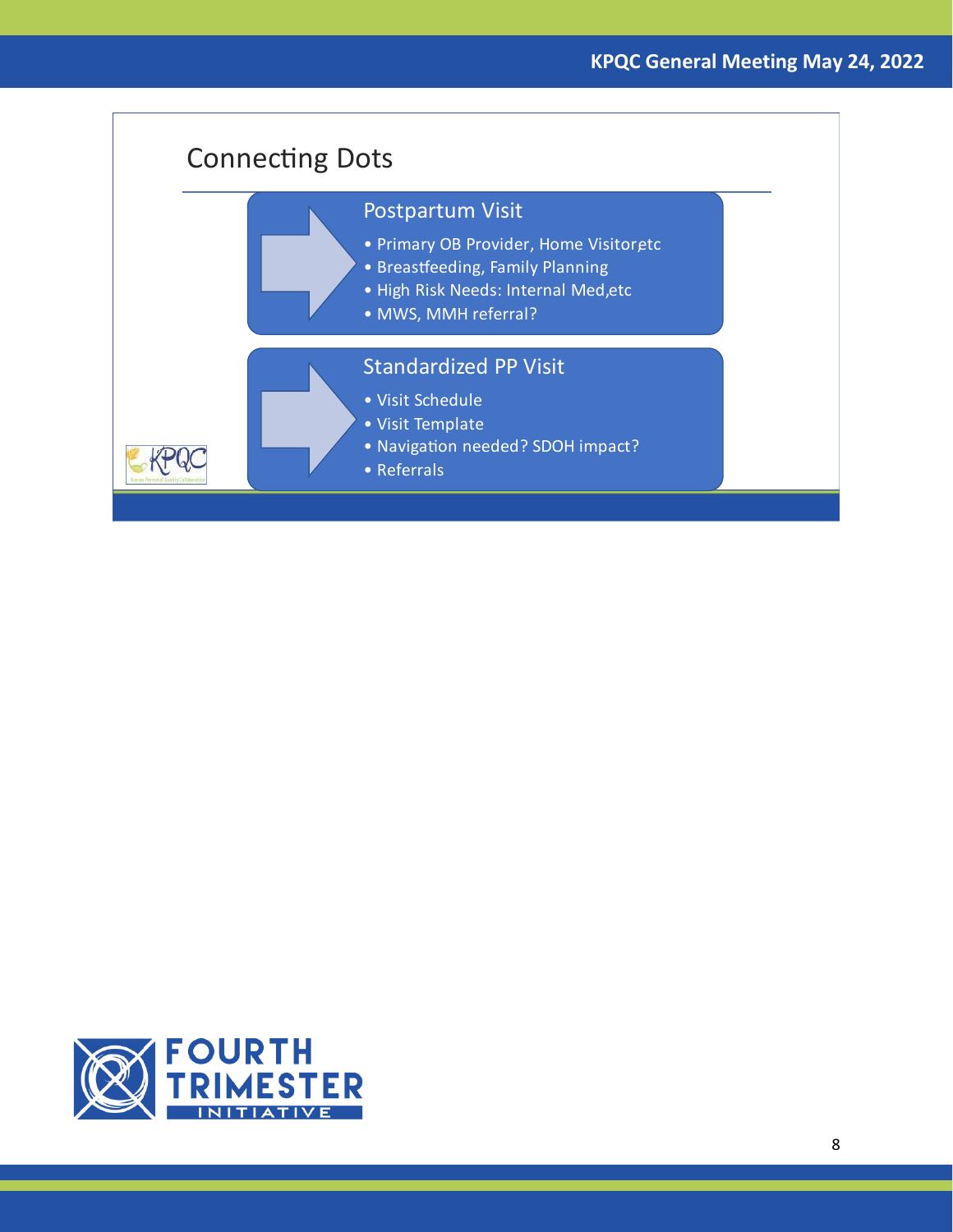| 2022                                                                         |                    |                                                                  |            |                    |                    |                      |             |            |            |            |
|------------------------------------------------------------------------------|--------------------|------------------------------------------------------------------|------------|--------------------|--------------------|----------------------|-------------|------------|------------|------------|
| <b>KPQC Fourth Trimester Initiative</b>                                      |                    |                                                                  |            |                    |                    |                      |             |            |            |            |
| <b>Champion Timeline</b>                                                     |                    |                                                                  |            |                    |                    |                      |             |            |            |            |
| <b>FIT Project</b>                                                           | <b>Start</b>       | <b>Finish</b>                                                    | <b>May</b> | <b>June</b>        | July               | Aug                  | <b>Sept</b> | <b>Oct</b> | <b>Nov</b> | <b>Dec</b> |
| <b>POSTBIRTH Training</b>                                                    | Current            | June 2022<br>(up to Sept<br>2022)                                |            |                    |                    | Up to September 2022 |             |            |            |            |
| <b>KBEN Training</b>                                                         | May<br>24,<br>2022 | Sept 30,<br>2022<br>(check in<br>June 2022,<br><b>July 2022)</b> |            | June<br>"Check in" | July<br>"Check in" |                      |             |            |            |            |
| <b>MMHTA</b>                                                                 | Current            | Ongoing<br>thru 2022                                             |            |                    |                    |                      |             |            |            |            |
| <b>PP Policy Update</b>                                                      | Current            | Ongoing<br>thru 2022                                             |            |                    |                    |                      |             |            |            |            |
| <b>PP Appointment</b>                                                        | Current            | December<br>2022                                                 |            |                    |                    |                      |             |            |            |            |
| <b>Data Entry</b>                                                            | June<br>2022       | Ongoing<br>thru 2022                                             |            |                    |                    |                      |             |            |            |            |
| <b>PP Care Team/PP</b><br><b>Referrals/Community</b><br><b>Resource List</b> | July<br>2022       | December<br>2022                                                 |            |                    |                    |                      |             |            |            |            |
| <b>Breastfeeding</b>                                                         | June<br>2022       | Ongoing<br>thru 2022                                             |            |                    |                    |                      |             |            |            |            |
| <b>SSDOH Screening &amp;</b><br><b>Referral to CRL</b>                       | TBD                |                                                                  |            |                    |                    | <b>TBD</b>           |             |            |            |            |
| <b>Standardized</b><br><b>Discharge Summary</b>                              | <b>TBD</b>         |                                                                  |            |                    |                    | <b>TBD</b>           |             |            |            |            |
| <b>Reproductive Life</b><br>Planning                                         | <b>TBD</b>         |                                                                  |            |                    |                    | <b>TBD</b>           |             |            |            |            |
| <b>Patient Voice</b>                                                         | <b>TBD</b>         |                                                                  |            |                    |                    | <b>TBD</b>           |             |            |            |            |

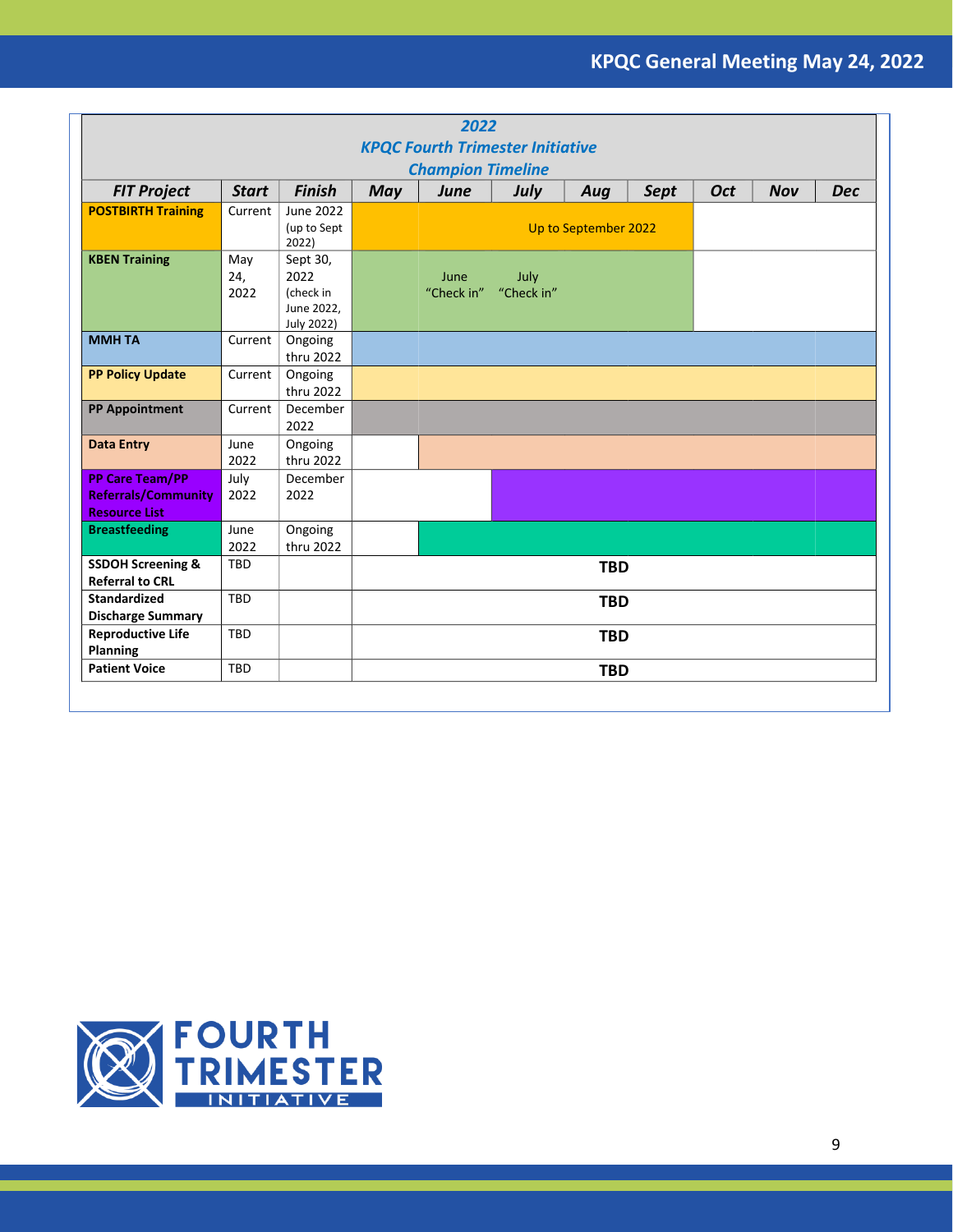

**KPQC General Meeting May 24, 2022**